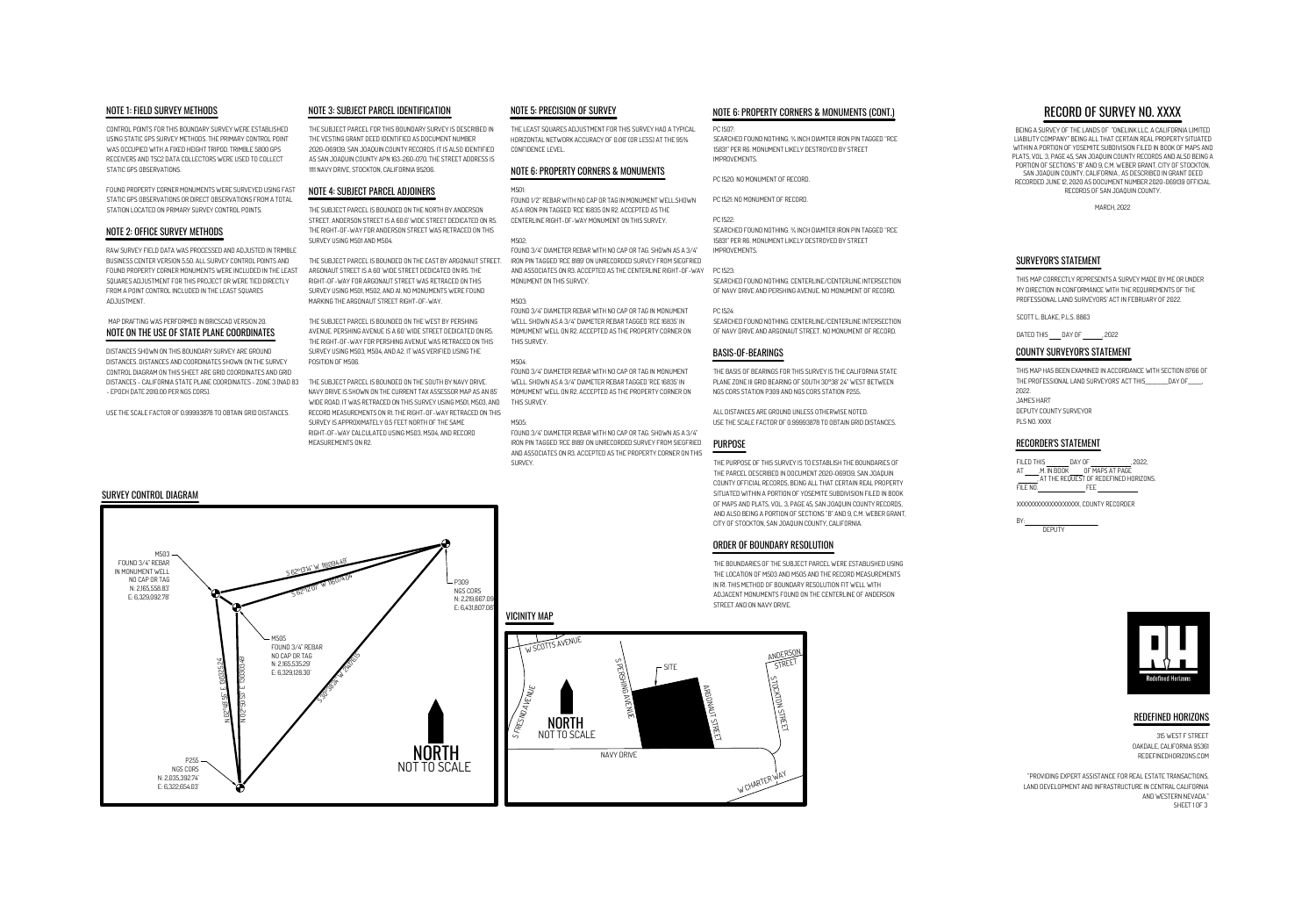SHEET 2 OF 3



AND WESTERN NEVADA."

| AD              |
|-----------------|
| SU              |
| RI <sub>0</sub> |
| TIE             |
| FΔ              |

- 
- 
- 
- 
- 
- 
- 
-